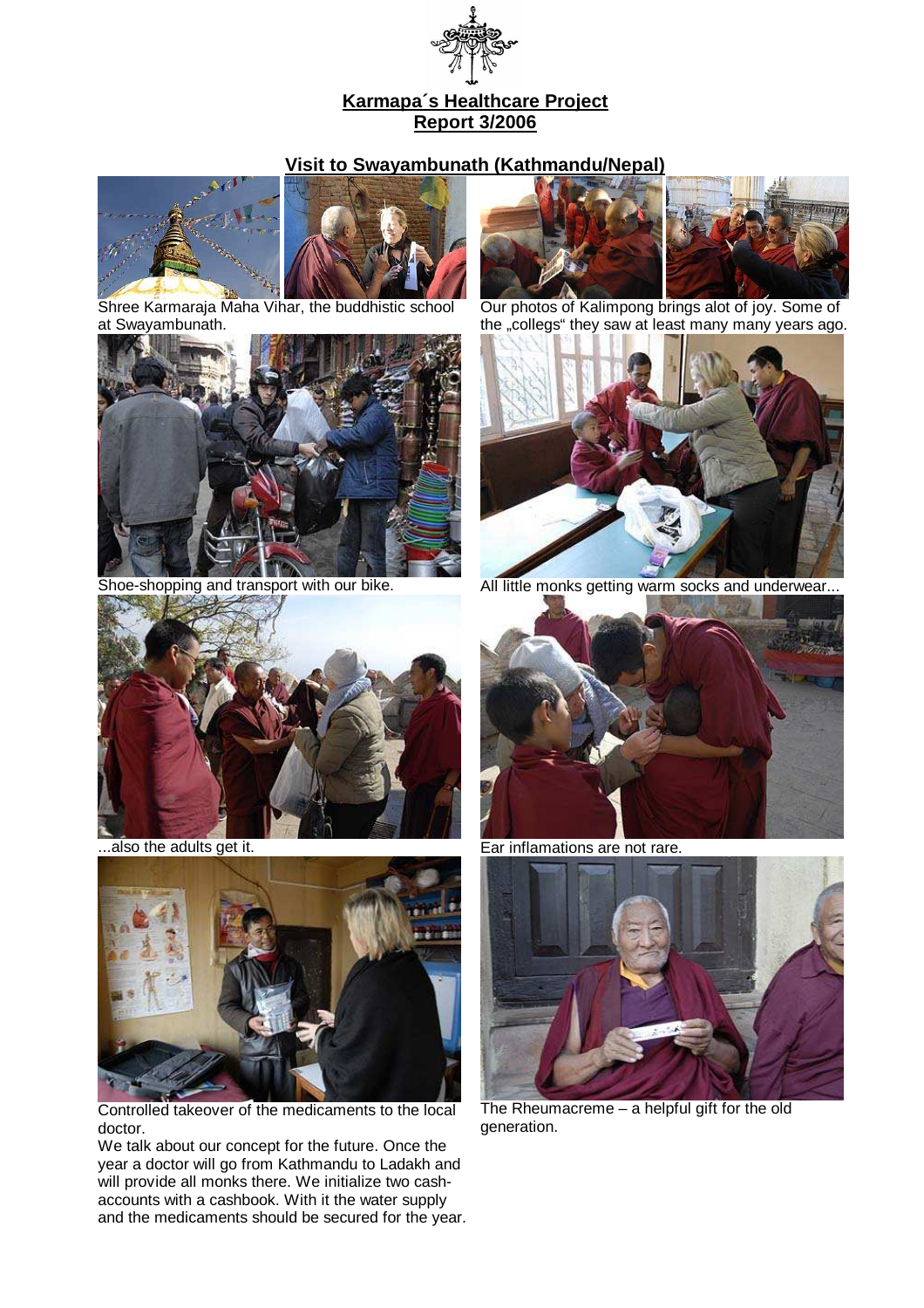



Closed tight shoes – useful prevention for wintertime.





The new shoes are the hit.... ....the evening before going to Kalimpong

Peter attends some monks to Kalimpong. The 600kmtrip with the old nightbus needs 30 hours. By the way Karma Sherab and Peter looking for a good source for the big 220V-generator in Shiliguri.

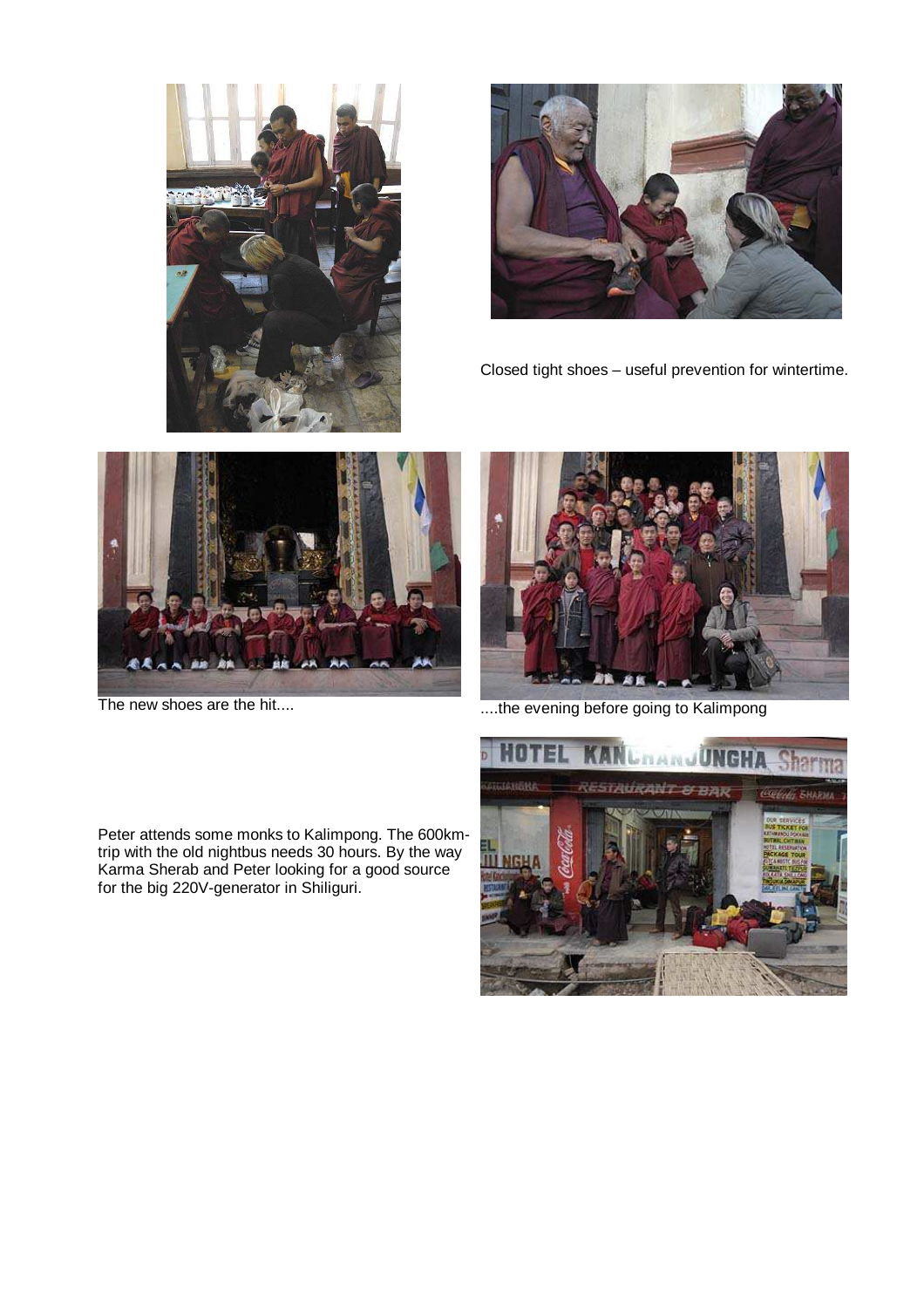

During big rainfalls the electricity drops down very often. We buy a big 7.5kW-generator - it arrives in time with starting big pujas.



Peter installs the generator. Even in the first Puja-Night next power failure and the first kick on - from that moment on the monks call it "Mahakala-Generator".



We organize a big vaccin for all monks - first we inform and give lesson in health prevention, than we order really fresh vaccin and finally we find a good doctor and fix a serious proceder with time schedules for everyone who like to get it.



The big Mahakala-Puja starts and all monks help carrying the 350kg-device to his place.



Karmapa orders to buildup a small house for the generator meanwhile the generator is installed inside and supplies both buildings of the university.



Pia give the initial example and gets examination and vaccin.



Also Peter - after him 70 monks come.



Dr.Sharma examines seriously and gives short instructions for a more healthy life.